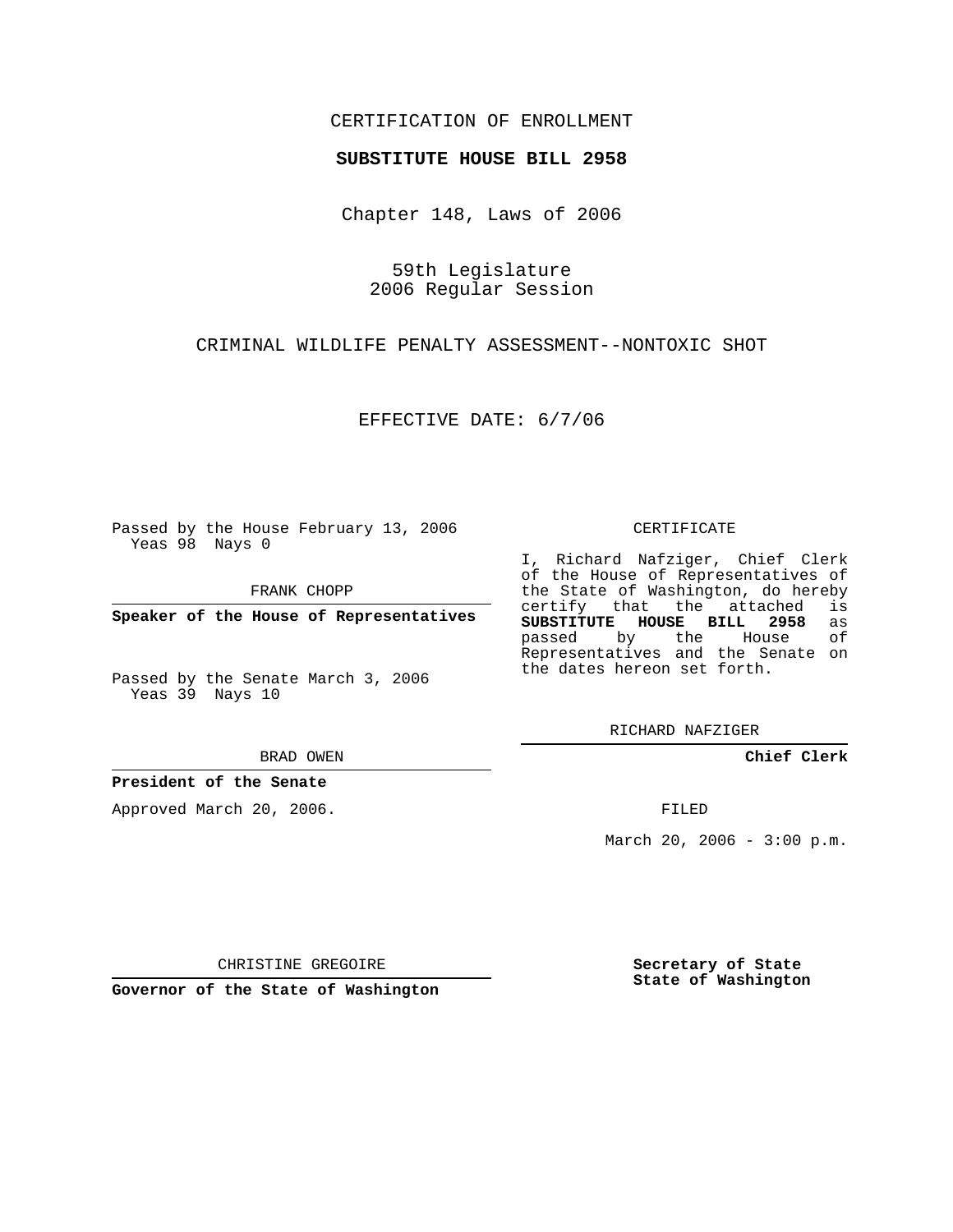## **SUBSTITUTE HOUSE BILL 2958** \_\_\_\_\_\_\_\_\_\_\_\_\_\_\_\_\_\_\_\_\_\_\_\_\_\_\_\_\_\_\_\_\_\_\_\_\_\_\_\_\_\_\_\_\_

\_\_\_\_\_\_\_\_\_\_\_\_\_\_\_\_\_\_\_\_\_\_\_\_\_\_\_\_\_\_\_\_\_\_\_\_\_\_\_\_\_\_\_\_\_

Passed Legislature - 2006 Regular Session

## **State of Washington 59th Legislature 2006 Regular Session**

**By** House Committee on Natural Resources, Ecology & Parks (originally sponsored by Representatives B. Sullivan, Buck, Kessler, Orcutt, Blake, Kretz, Hunt, Chandler, Upthegrove and Dickerson)

READ FIRST TIME 02/03/06.

 AN ACT Relating to violations of rules concerning nontoxic shot; amending RCW 77.15.400 and 77.15.425; and prescribing penalties.

BE IT ENACTED BY THE LEGISLATURE OF THE STATE OF WASHINGTON:

 **Sec. 1.** RCW 77.15.400 and 2001 c 253 s 41 are each amended to read as follows:

 (1) A person is guilty of unlawful hunting of wild birds in the second degree if the person:

 (a) Hunts for, takes, or possesses a wild bird and the person does not have and possess all licenses, tags, stamps, and permits required under this title;

 (b) Maliciously destroys, takes, or harms the eggs or nests of a 12 wild bird except when authorized by permit;

 (c) Violates any rule of the commission or director regarding seasons, bag or possession limits but less than two times the bag or possession limit, closed areas, closed times, or other rule addressing the manner or method of hunting or possession of wild birds; or

 (d) Possesses a wild bird taken during a closed season for that wild bird or taken from a closed area for that wild bird.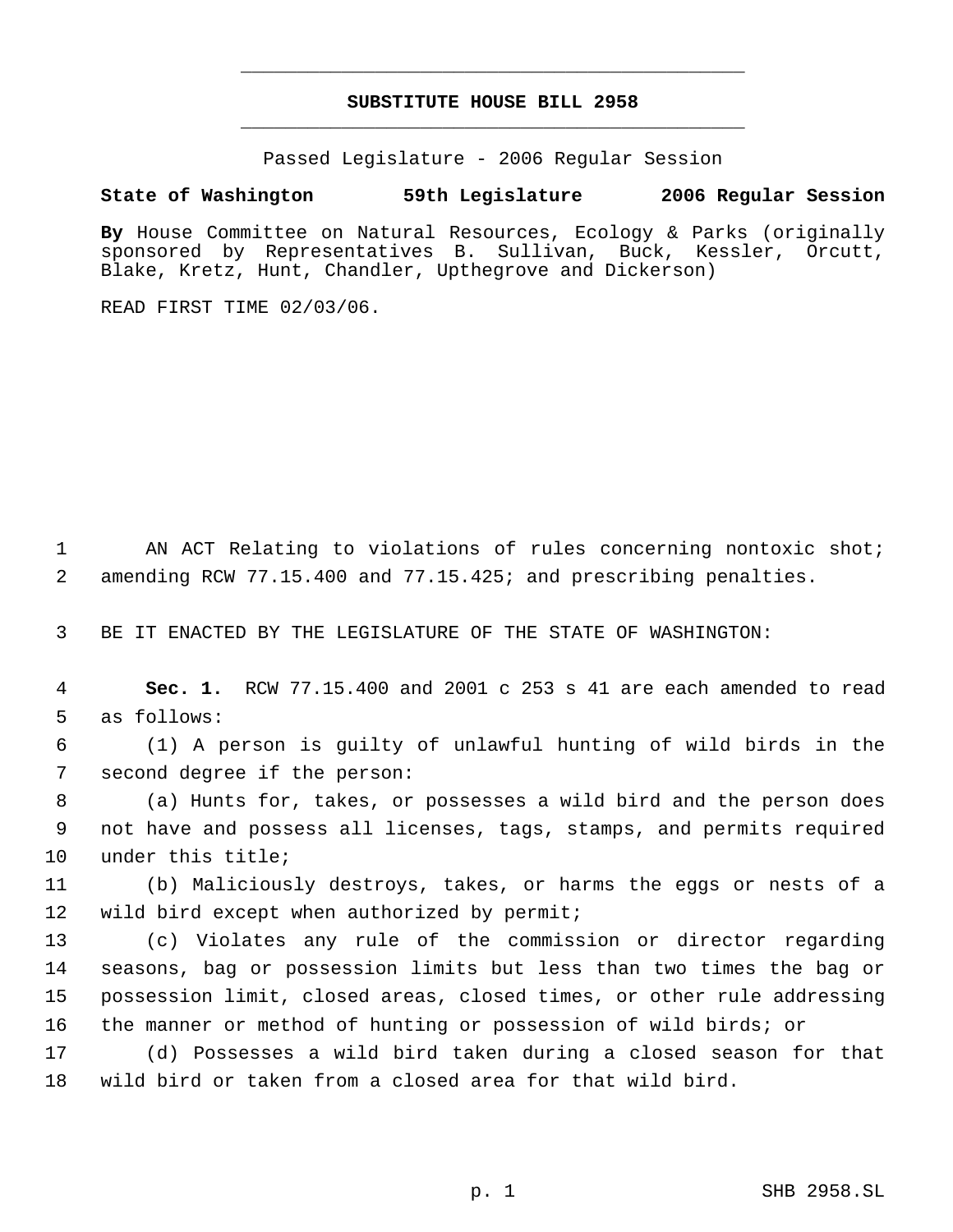(2) A person is guilty of unlawful hunting of wild birds in the first degree if the person takes or possesses two times or more than the possession or bag limit for wild birds allowed by rule of the commission or director.

 (3)(a) Unlawful hunting of wild birds in the second degree is a misdemeanor.

 (b) Unlawful hunting of wild birds in the first degree is a gross misdemeanor.

 (4) In addition to the penalties set forth in this section, if a person, other than a youth as defined in RCW 77.08.010 for hunting purposes, violates a rule adopted by the commission under the authority 12 of this title that requires the use of nontoxic shot, upon conviction: (a) The court shall require a payment of one thousand dollars as a criminal wildlife penalty assessment that must be paid to the clerk of 15 the court and distributed to the state treasurer for deposit in the 16 fish and wildlife enforcement reward account created in RCW 77.15.425. 17 The criminal wildlife penalty assessment must be imposed regardless of 18 and in addition to any sentence, fine, or costs imposed for violating this section. The criminal wildlife penalty assessment must be 20 included by the court in any pronouncement of sentence and may not be suspended, waived, modified, or deferred in any respect; and

 (b) The department shall revoke the hunting license of the person 23 and order a suspension of small game hunting privileges for two years.

 **Sec. 2.** RCW 77.15.425 and 2005 c 406 s 1 are each amended to read as follows:

 The fish and wildlife enforcement reward account is created in the custody of the state treasurer. All receipts from criminal wildlife penalty assessments under RCW 77.15.420 and 77.15.400 must be deposited into the account. The department may accept money or personal property from persons under conditions requiring the property or money to be used consistent with the intent of expenditures from the fish and wildlife enforcement reward account. Expenditures from the account may be used only for investigation and prosecution of fish and wildlife offenses, to provide rewards to persons informing the department about violations of this title and rules adopted under this title, and for other valid enforcement uses as determined by the commission. Only the